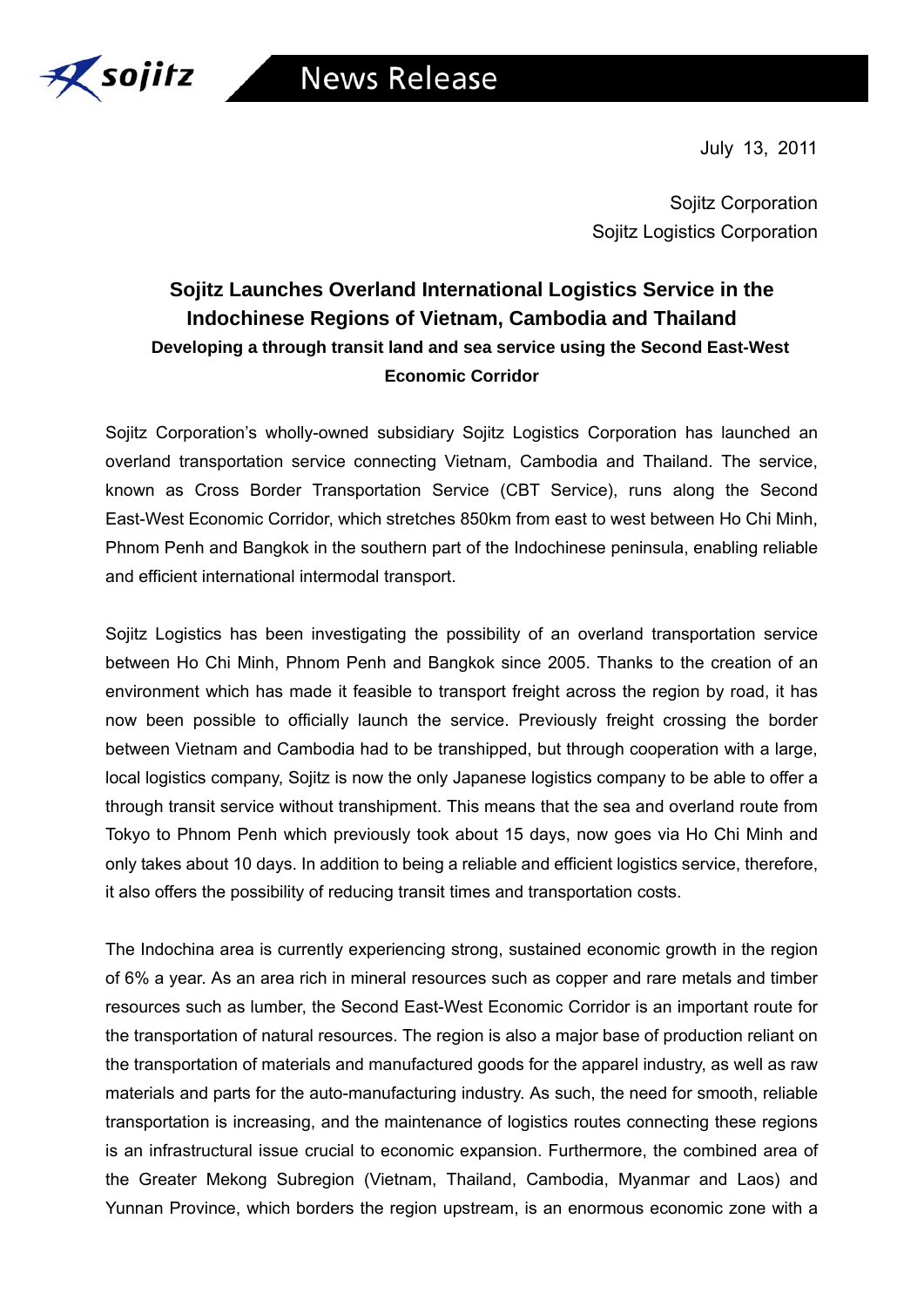

population of approximately 230 million people which offers huge potential, not just as a base for resources and manufacturing, but as a future consumer market.

Sojitz will continue to develop competitive and efficient services that include: the expanding wholesale business in Vietnam; making use of Cai-Mep Agri Port (Ba Ria Vung Tau Province, Vietnam) the largest special-purpose grain port facility in Southeast Asia, as well as Interflour Vietnam, a milling company inland from the port, for importing and processing resources; and domestic and inland international transportation. Furthermore, in order to keep step with the continuing economic expansion of the Indochina region, Sojitz and Sojitz Logistics will expand their overland transportation services in the future, making use of other corridors in the area.



【Second East-West Economic Corridor CBT Service route】

CBT truck transportation service Bangkok⇔Phnom Penh⇔Ho Chi Minh CBT International intermodal transportation service Phnom Penn⇔Ho Chi Minh Port⇔Third country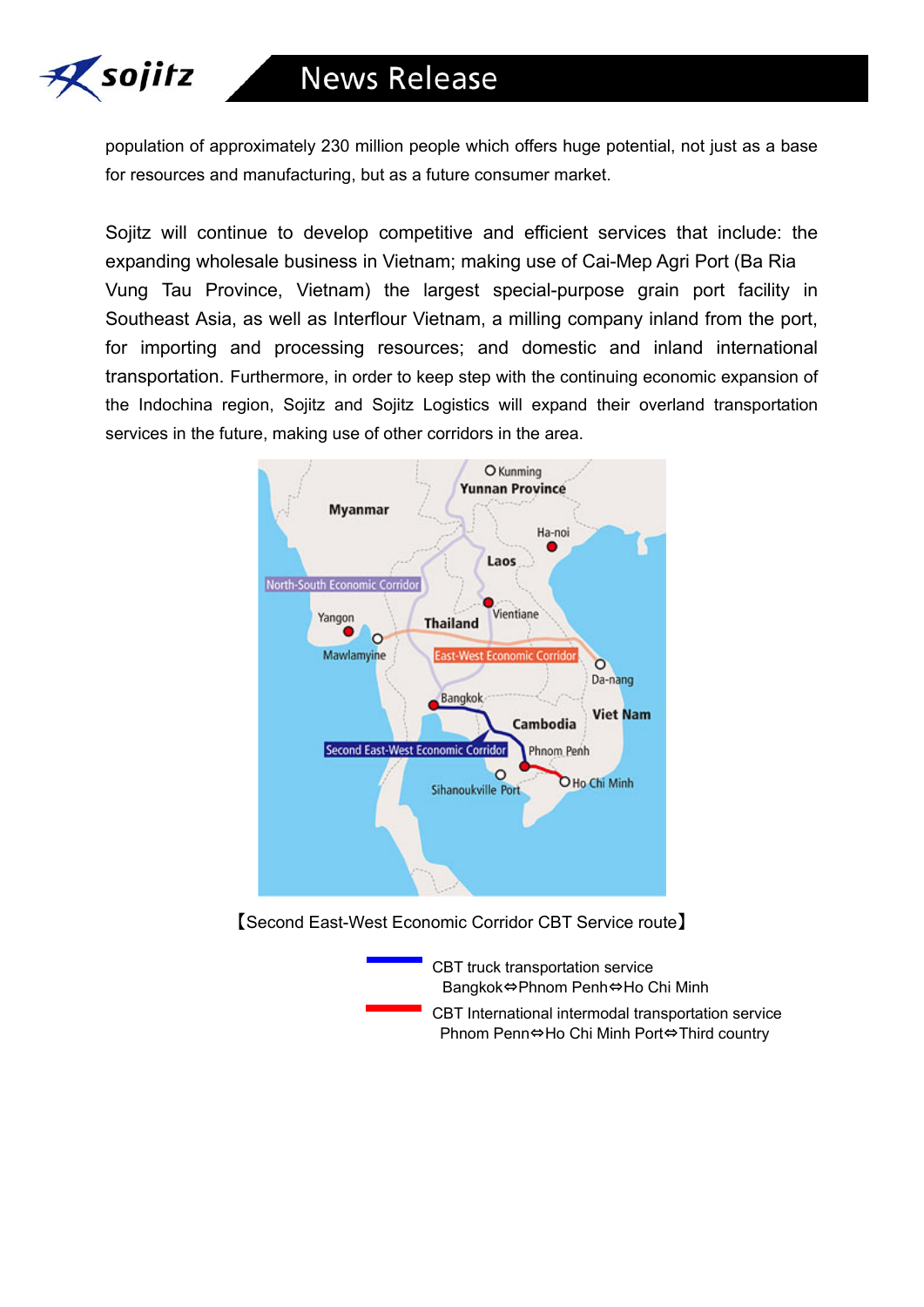



Moc Bai on the Vietnamese side of the Vietnam-Cambodia border



Second East-West Economic Corridor (Cambodia)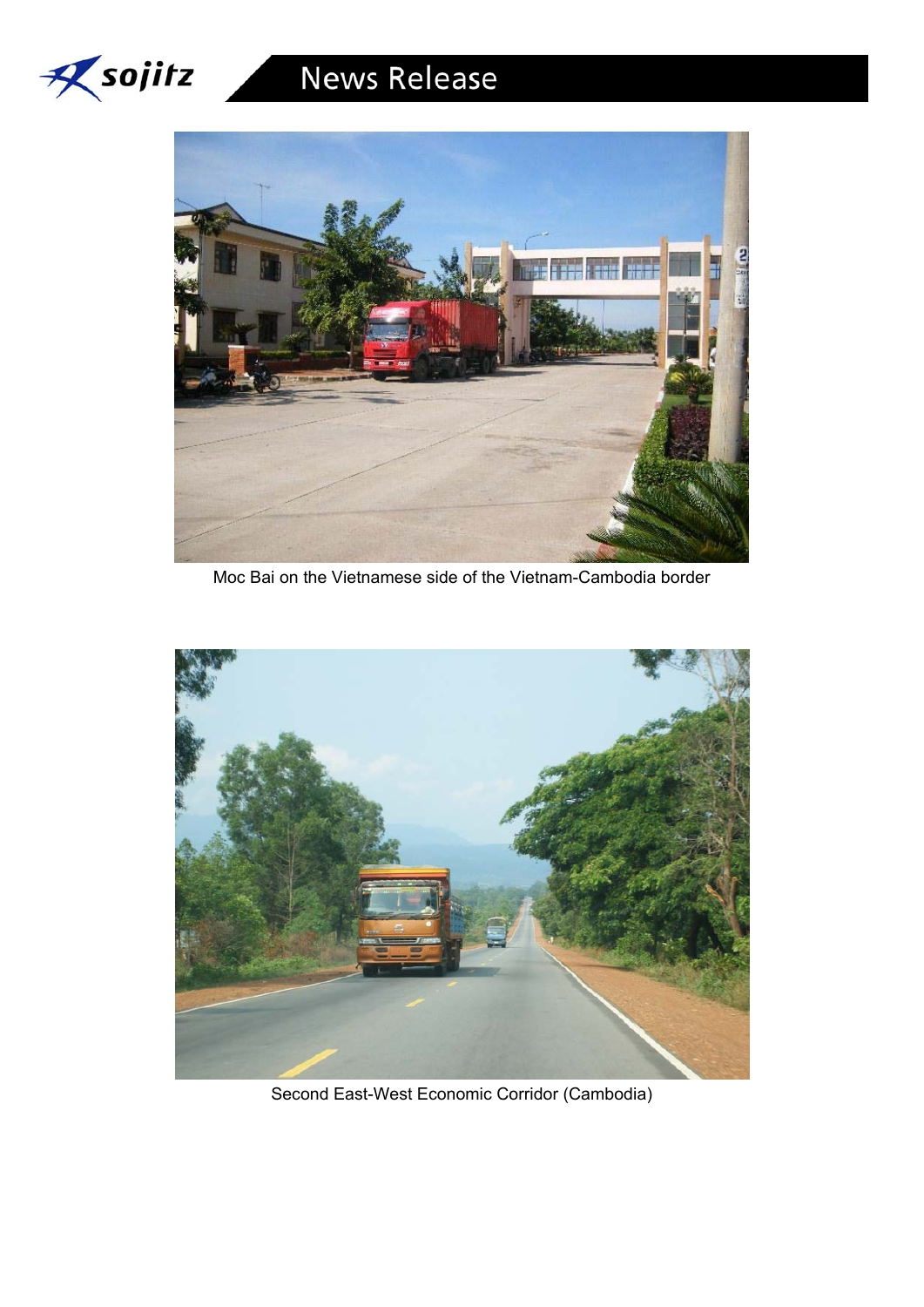# **News Release**



■ Overview of Sojitz's CBT Service:

1) Third countries such as Japan←(sea route)→Ho Chi Minh Port←(land route)→Phnom Penh

- 2) Bangkok←(land route)→Phnom Penh
- 3) Ho Chi Minh←(water route)→Phnom Penh

■ Benefits of CBT Service

1) Shorter transit time

Possible to shorten the transit time from Tokyo to Phnom Penh by 5 days, and Bangkok to Phnom Penh by approximately 5 days.

2) Greater frequency of calling and number of shipping routes

Ho Chi Minh Port is vastly superior to Sihanoukville Port in terms of the number of shipping companies as well as vessel calling there. It is also possible to dock very large ships (over-Panamax container ships).

3) Reduced transportation costs

The Ho Chi Minh route offers the potential huge reductions in transportation costs compared to the previous route to Phnom Penh via Sihanoukville Port.

4) Variety of different mode of transportation offered

By using warehouses in Phnom Penh, Bavet (on the Cambodia side of the Vietnam-Cambodia border) and Ho Chi Minh, it is possible to offer various different mode of transportation.

## Reference Information

|          | Population    | Real GDP growth | Nominal GDP (in | GDP per capita (in |
|----------|---------------|-----------------|-----------------|--------------------|
|          | (in millions) | rate $(\%)$     | billions)       | US\$)              |
| Vietnam  | 85.79         | 6.8             | 97              | 1,174              |
| Thailand | 63.39         | 7.8             | 31.9            | 4,992              |
| Cambodia | 13.39         | 6.0             | 11.6            | 814                |
| Laos     | 6.12          | 7.6             | 5.3             | 917                |
| Total    | 168.69        |                 | 14.59           |                    |

■ Economic indicators for each country

Note: GDP is based on figures for 2010 Source: JETRO